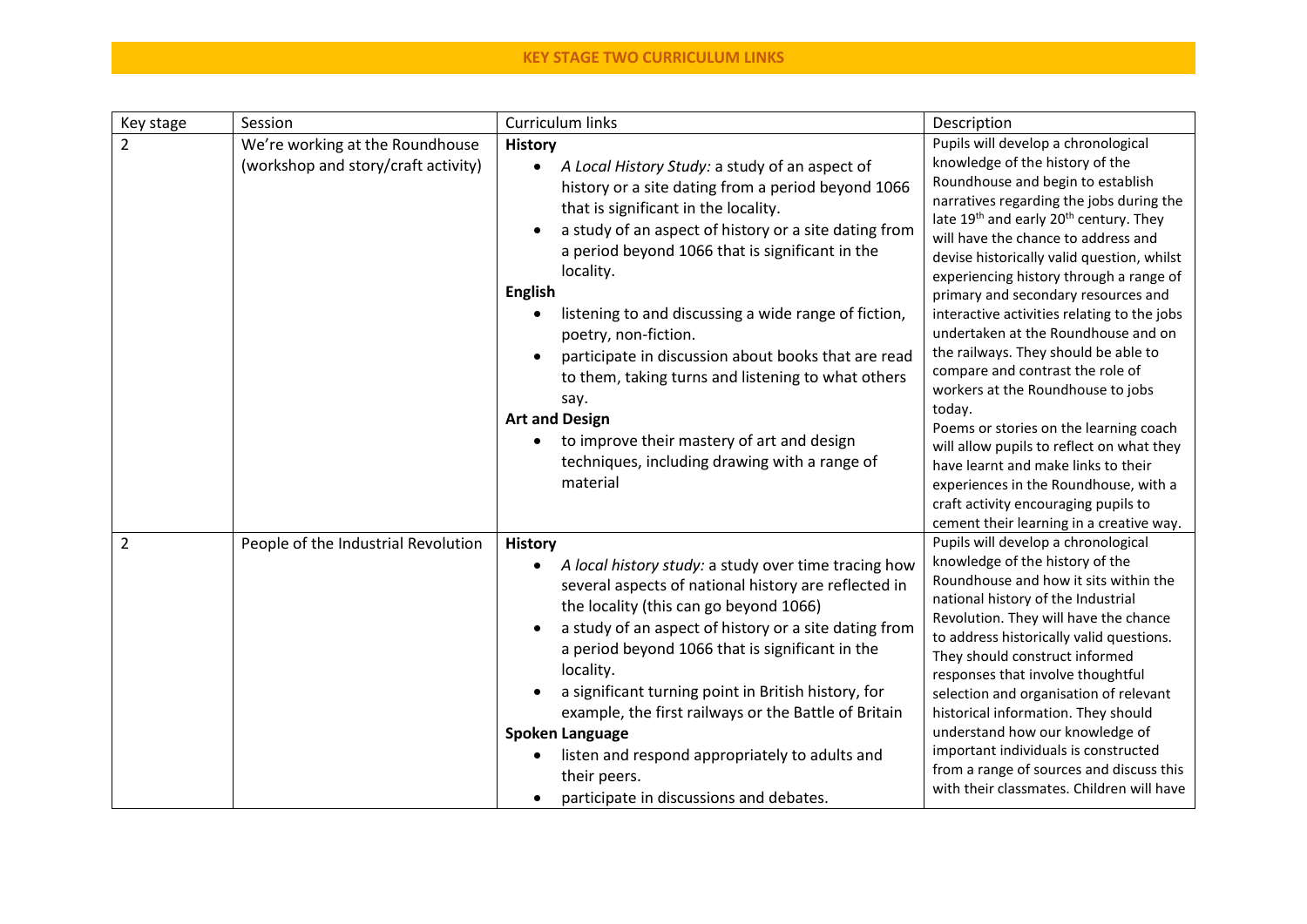|                |                          | ask relevant questions to extend their<br>$\bullet$<br>understanding and knowledge.<br>articulate and justify answers, arguments and<br>opinions.<br>consider and evaluate different viewpoints,<br>attending to and building on the contributions of<br>others.<br><b>Science</b><br>Working scientifically: asking relevant questions<br>$\bullet$<br>and using different types of scientific enquiries to<br>answer them.<br>setting up simple practical enquiries<br>making systematic and careful observations<br>reporting on findings from enquiries, including oral<br>and written explanations | the opportunity to put themselves in<br>the shoes of historic individuals by<br>building their own railway<br>'constructions' using kits. This will also<br>enable them to use their skills for<br>scientific enquiry in trying out different<br>approaches to practical enquiries and<br>report orally on what they discovered.<br>Through exploring the STEM exhibition,<br>children will be able to make cross<br>curricular links with the achievements<br>of historical figures and the inventions<br>that changed the Roundhouse, as well<br>as explore interactive activities to gain a<br>deeper understanding of science and<br>technology on the railways.                                                                                                                       |
|----------------|--------------------------|---------------------------------------------------------------------------------------------------------------------------------------------------------------------------------------------------------------------------------------------------------------------------------------------------------------------------------------------------------------------------------------------------------------------------------------------------------------------------------------------------------------------------------------------------------------------------------------------------------|--------------------------------------------------------------------------------------------------------------------------------------------------------------------------------------------------------------------------------------------------------------------------------------------------------------------------------------------------------------------------------------------------------------------------------------------------------------------------------------------------------------------------------------------------------------------------------------------------------------------------------------------------------------------------------------------------------------------------------------------------------------------------------------------|
| $\overline{2}$ | The Science of Transport | <b>Science</b><br>Plants (Year 3)<br>$\bullet$<br>Forces and Magnets (Year 3, 5)<br>Living things and their habitats (Year 4, 5 & 6)<br>$\bullet$<br>States of Matter (Year 4)<br>$\bullet$<br>Properties and Changes of Materials (Year 5)<br>Working scientifically: asking relevant questions<br>and using different types of scientific enquiries to<br>answer them.<br>setting up simple practical enquiries<br>making systematic and careful observations<br>reporting on findings from enquiries, including oral<br>and written explanations                                                     | NB: Teachers must choose between a<br>wildlife walk or a forces/materials<br>session for the afternoon at the canal.<br>This will alter the curriculum links<br>accordingly.<br>Children will find out about the<br>different materials and changes of state<br>that happened in the Roundhouse and<br>the use of steam engines. Through<br>challenges and demonstrations, pupils<br>will get the chance to ask relevant<br>questions and use the collections to<br>answer them. Pupils will be presented<br>with challenges surrounding forces and<br>use the STEM exhibition to suggest<br>answers to questions. An afternoon at<br>the canal will allow children to<br>experience the forces present in canal<br>transport and compare this to what<br>they observed at the Roundhouse. |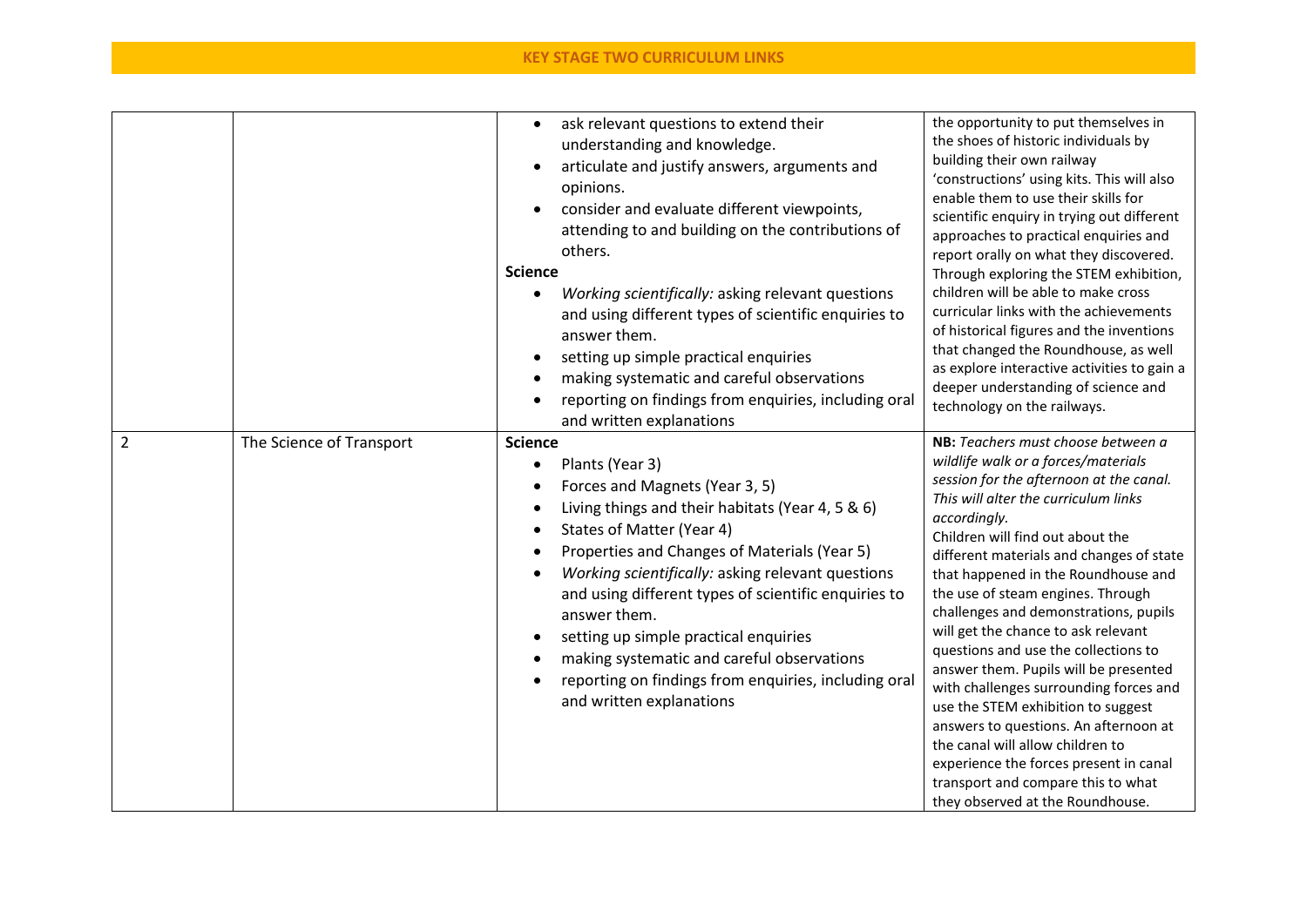|                |                                            |                                                                                                                                                                                                                                                                                                                                                                                                                                                                                                                                                                                                                                                                                                                                                                                                                                                                                                                                                                                                                                                                                                                           | Alternatively, they will take a wildlife<br>walk and pond dipping session to<br>discover the range of plants, animals<br>and habitats at the site.                                                                                                                                                                                                                                                                                                                                                                                               |
|----------------|--------------------------------------------|---------------------------------------------------------------------------------------------------------------------------------------------------------------------------------------------------------------------------------------------------------------------------------------------------------------------------------------------------------------------------------------------------------------------------------------------------------------------------------------------------------------------------------------------------------------------------------------------------------------------------------------------------------------------------------------------------------------------------------------------------------------------------------------------------------------------------------------------------------------------------------------------------------------------------------------------------------------------------------------------------------------------------------------------------------------------------------------------------------------------------|--------------------------------------------------------------------------------------------------------------------------------------------------------------------------------------------------------------------------------------------------------------------------------------------------------------------------------------------------------------------------------------------------------------------------------------------------------------------------------------------------------------------------------------------------|
| $\overline{2}$ | Stories and Poems on the Learning<br>Coach | <b>Spoken Language</b><br>listen and respond appropriately to adults and<br>$\bullet$<br>their peers<br>maintain attention and participate actively in<br>collaborative conversations, staying on topic and<br>initiating and responding to comments<br>participate in discussions, presentations,<br>$\bullet$<br>performances, role play, improvisations and<br>debates<br><b>Reading</b><br>listening to and discussing a wide range of fiction,<br>$\bullet$<br>poetry, plays, non-fiction and reference books or<br>textbooks (Year 3&4)<br>maintain positive attitudes to reading and<br>understanding of what they read by: continuing to<br>read and discuss an increasingly wide range of<br>fiction, poetry, plays, non-fiction and reference<br>books or textbooks (Year 5&6)<br>participate in discussions about books that are<br>$\bullet$<br>read to them and those they can read for<br>themselves, building on their own and others'<br>ideas and challenging views courteously (Year<br>5&6)<br>Writing<br>discussing and recording ideas (Year 3&4)<br>noting and developing initial ideas, drawing on | Children will listen and respond to<br>stories and poems in an exciting<br>environment on the Learning Coach.<br>Their experiences can be used as a<br>stimulus for creative writing during<br>their visit, to be continued on their<br>return to the classroom.<br>We can provide a range of stories and<br>poems to be read and performed using<br>different resources. Children will be<br>encouraged to plan for writing back in<br>the classroom through sharing ideas,<br>exploring their surroundings and<br>igniting their imaginations. |
|                |                                            | reading and research where necessary (Year 5&6)                                                                                                                                                                                                                                                                                                                                                                                                                                                                                                                                                                                                                                                                                                                                                                                                                                                                                                                                                                                                                                                                           |                                                                                                                                                                                                                                                                                                                                                                                                                                                                                                                                                  |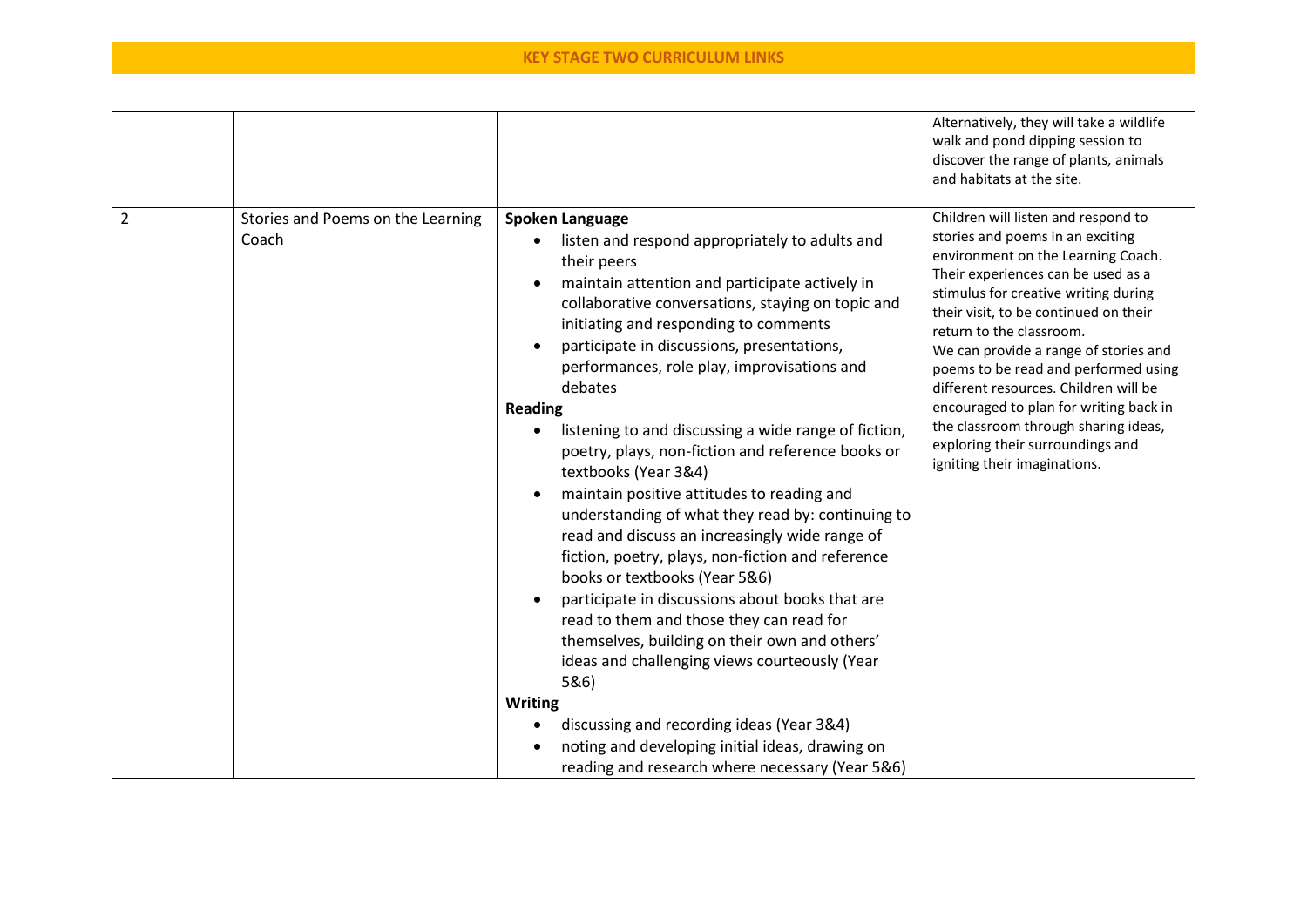| $\overline{2}$ | Performing Down the Line | Spoken Language<br>All pupils should be enabled to participate in and<br>gain knowledge, skills and understanding<br>associated with the artistic practice of drama.<br>Pupils should be able to adopt, create and sustain<br>a range of roles, responding appropriately to<br>others in role. They should have opportunities to<br>rehearse, refine, share and respond thoughtfully<br>to drama and theatre performance.<br><b>Reading</b><br>continuing to read and discuss an increasingly<br>wide range of fiction, poetry, plays, non-fiction<br>and reference books or textbooks                                             | Using scenes from our community play<br>'Down the Line', pupils will be able to<br>rehearse and perform as characters<br>from the play within the Roundhouse.<br>Children will be provided with a range<br>of props and will be split up into smaller<br>groups to practise their scenes in<br>preparation for a performance at the<br>end of the session.<br>We will have one or two facilitators<br>available to support children in their<br>rehearsals and teachers and teaching<br>assistants will also be expected to<br>support pupils. Children will be given<br>some brief information about each<br>character, enabling them to shape their<br>roles accordingly. The session will<br>culminate in each group performing<br>their scene for the rest of the group in |
|----------------|--------------------------|------------------------------------------------------------------------------------------------------------------------------------------------------------------------------------------------------------------------------------------------------------------------------------------------------------------------------------------------------------------------------------------------------------------------------------------------------------------------------------------------------------------------------------------------------------------------------------------------------------------------------------|--------------------------------------------------------------------------------------------------------------------------------------------------------------------------------------------------------------------------------------------------------------------------------------------------------------------------------------------------------------------------------------------------------------------------------------------------------------------------------------------------------------------------------------------------------------------------------------------------------------------------------------------------------------------------------------------------------------------------------------------------------------------------------|
| $\overline{2}$ | Teacher led tours        | <b>History</b><br>A Local History Study: a study of an aspect of<br>٠<br>history or a site dating from a period beyond 1066<br>that is significant in the locality.<br>A study of an aspect of history or a site dating<br>from a period beyond 1066 that is significant in<br>the locality.<br>a significant turning point in British history, for<br>example, the first railways or the Battle of Britain<br><b>Science</b><br>Forces and Magnets (Year 3, 5)<br>$\bullet$<br>States of Matter (Year 4)<br>Properties and Changes of Materials (Year 5)<br>Working scientifically: making systematic and<br>careful observations | the Roundhouse.<br>Our 24 objects trail will take you<br>through the exhibitions and the<br>collections in the Roundhouse on a<br>quest to find out about the objects<br>which shaped the history of the site.<br>The trail will encourage pupils to find<br>the answers to questions by exploring<br>the site as well as carrying out enquiries<br>and asking questions throughout the<br>challenge. We can provide you with<br>extra activities if you wish, including our<br>construction kits or handling<br>collections.<br>Our STEM exhibition provides pupils<br>with opportunities to gain an insight                                                                                                                                                                  |